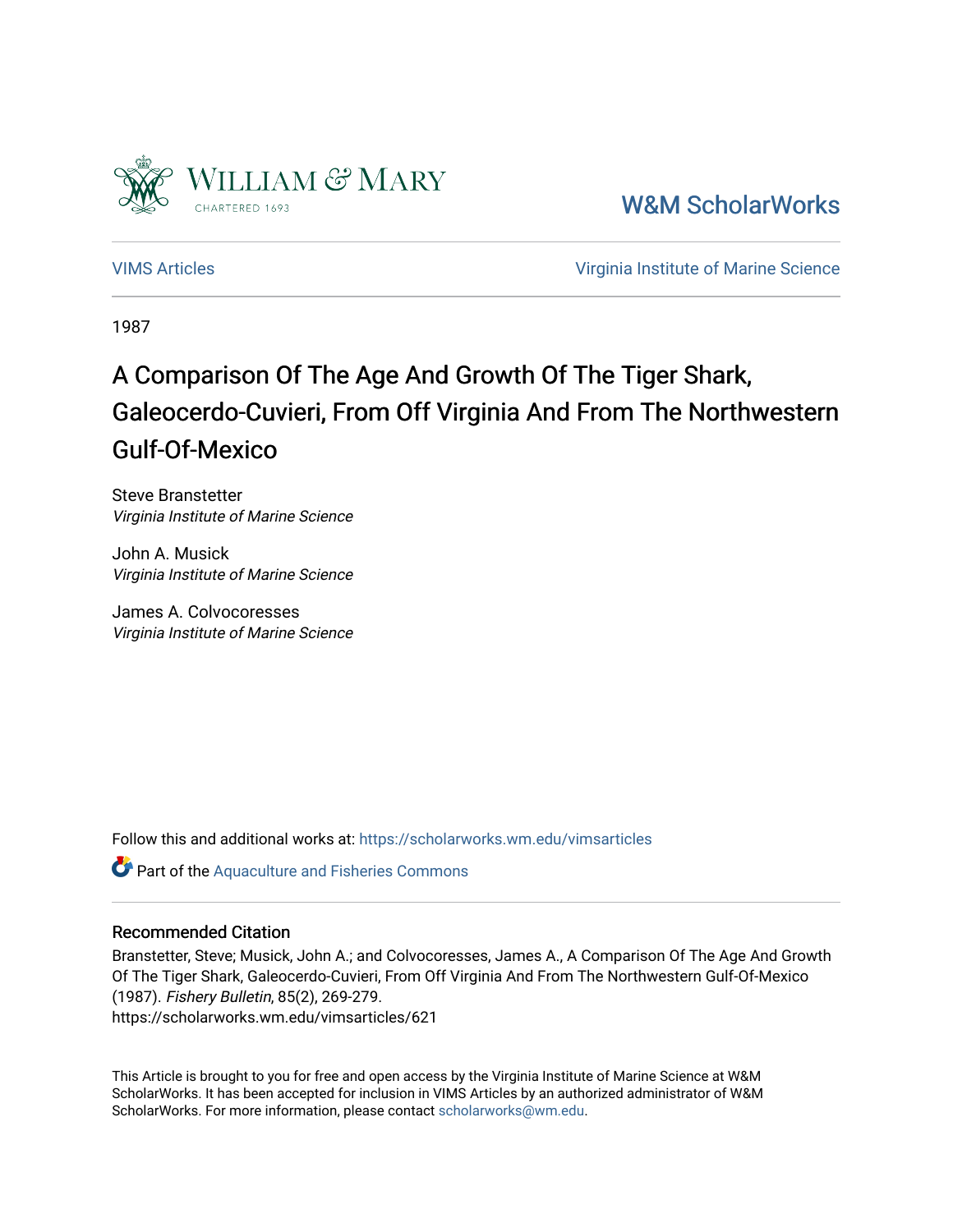## **A COMPARISON OF THE AGE AND GROWTH OF THE TIGER SHARK,** *GALEOCERDO CUVIERI,* **FROM OFF VIRGINIA AND FROM THE NORTHWESTERN GULF OF MEXIC0<sup>1</sup>**

STEVEN BRANSTETTER,<sup>2</sup> J. A. MUSICK,<sup>3</sup> AND J. A. COLVOCORESSES<sup>3</sup>

#### **ABSTRACT**

Lengths at age and growth rates for the tiger shark, *Galeocerdo cuvieri.* in the northwestern Alantic and Gulf of Mexico were estimated from bands formed seasonally in the vertebral centra. The tiger shark grows rapidly compared with many other shark species. Growth rates for Gulf of Mexico juveniles were faster than for Atlantic juveniles. This produced significantly different  $(P < 0.01)$  estimates of the parameters of von Bertalanffy curves for the two regional samples. With sexes combined, parameter estimates for the Gulf of Mexico sample were  $L_{\infty}$  = 388 cm TL,  $K = 0.184$ ,  $t_0 = -1.13$  years; for the Atlantic sample they were  $L_{\infty} = 440$  cm TL,  $K = 0.107$ ,  $t_0 = -2.35$  years. Males mature at approximately 310 cm TL, females at 315-320 cm TL, but the regional differences in juvenile growth rates result in different ages at maturity. In the Gulf of Mexico. males mature in 7 years. females in 8 years; in the Atlantic. males and females both mature in approximately 10 years. The largest male and female examined (381 cm TL) were 15 and 16 years of age.

The tiger shark, *Galeocerdo cuvieri,* is cosmopolitan in warm-temperate and tropical coastal and oceanic waters of the western North Atlantic (Castro 1983). It is usually found alone or in small groups of three to six individuals distributed rather homogeneously over most bottom types (Springer 1963), Because of its large size, it is one of the most frequent entries in recreational fishing tournaments, and it occurs regularly, but in low numbers, in longline catches (Clark and von Schmidt 1965; Dodrill 1977; Branstetter 1981, 1986). Along the U.S. Atlantic coast, the tiger shark occurs year-round off Florida, migrates as far north as Cape Cod in summer (Casey 1964), and returns to more southerly latitudes in fall (Musick et al. 1985). In the Gulf of Mexico, the species occurs in coastal waters from spring through fall, and in deeper continental shelf and offshore regions year-round (Branstetter 1981, 1986).

The low catch rates and semisolitary nature of the tiger shark have hindered a comprehensive study of its biology. The tiger shark is both a scavenger (Gudger 1949; Clark and von Schmidt 1965) and euryphagous predator (Bass et al. 1975; Dodrill and Gilmore 1978). Information on the reproductive biology of the tiger shark must be gleaned from scat-

tered observations on pregnant females taken in the Indo-West Pacific and Indian Ocean (Kauffman 1950; Bass et al. 1975) and in the northwestern Atlantic (Clark and von Schmidt 1965; Dodrill 1977; Branstetter 1981). Age and growth rates for the tiger shark have not been reported.

Alternating opaque (calcified) and translucent (less calcified) bands form in the vertebral centra of many elasmobranchs during growth (Radtke and Cailliet 1984), and if a regular periodicity can be demonstrated for the formation of these bands throughout the life of the animal (Beamish and McFarlane 1983), they can be used to assess ages for individuals in the sample and to estimate growth rates for the population. Using these bands, age and growth data for collections of tiger sharks from Virginia and the northwestern Gulf of Mexico were developed, compared, and integrated with known life history characteristics.

#### **METHODS AND MATERIALS**

Tiger sharks were examined from research and commercial longline catches and from recreational fishing tournaments. The Atlantic sample consisted of 27 specimens taken during 1983 and 1984 summer tournaments, and 42 specimens collected in May through October on longlines fished in continental shelf waters (primarily <40 m) within a 50 km radius of the mouth of Chesapeake Bay from 1977 to 1983. The Gulf of Mexico sample consisted

<sup>&#</sup>x27;Contribution No. 1365 of the Virginia Institute of Marine Sciences.

<sup>&</sup>quot;Department of Wildlife and Fisheries Sciences. Texas A&M University. College Station, TX 77843.

<sup>&#</sup>x27;Virginia Institute of Marine Sciences, Gloucester Point, VA 23062.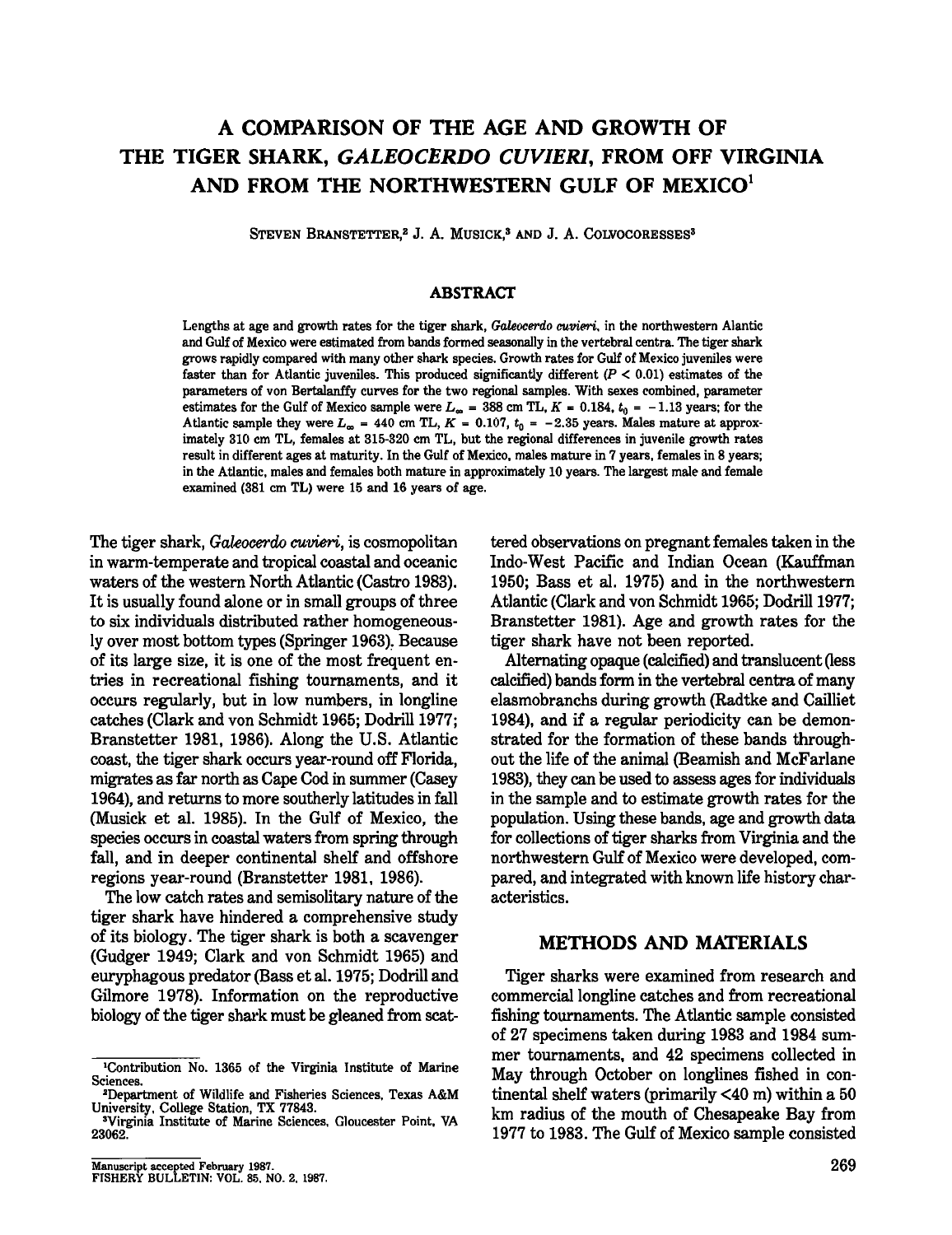of 21 specimens taken on longlines fished in continental shelf waters of the northwestern Gulf in summer and along the shelf edge in winter from 1981 to 1985. Nine more tiger sharks were examined during a summer tournament in Texas. Between 1978 and 1985, an additional 41 specimens were tagged and released between Panama City, FL and Brownsville, TX. Data on morphometries, lengths at maturity, and weight/length relationships were supplemented by specimens collected in the north central Gulf of Mexico (Branstetter 1981) and by 23 weight/length records from specimens taken from 1976-81 Galveston, TX shark tournaments.

Measurements were taken as the straight line distance between perpendiculars with caudal fins placed in a natural position (Dodrill 1977; Branstetter 1981, 1986). The upper caudal lobe angle was calculated to be approximately *21-22°,* based on a formula by Dodrill (1977) which places the vertex of the angle at the upper caudal notch. This is slightly less than the values calculated by Thompson and Simanek (1977), who measured the angle through the center of the caudal peduncle, not the upper caudal notch. Total lengths (TL) are used throughout this report, but because measurements were taken by different people, there could have been variation in placement of the long flexible upper caudal lobe into a natural angle. Therefore, for each regional sample, regressions were calculated to compare total length to the more precisely measureable fork length (FL) or precaudal length (PCL).

Weights of tiger sharks from tournaments and Virginia specimens were made with balance beam scales, and Gulf of Mexico specimens taken on longlines were weighed with spring scales. Scales were tested for accuracy between sampling periods.

Reproductive development and maturity determinations follow Springer (1960), Clark and von Schmidt (1965), and Branstetter (1981). Males were considered mature only if the claspers were fully calcified and siphon sacs were fully developed. Sperm is produced before the claspers calcify and cannot be used as a criterion of maturity. Virginity in females, indicated by the presence or absence of a hymen covering the distal end of the oviducts, is not a criterion for maturity. Females were considered mature when developing or ripe eggs were in the ovary, eggs or embryos were present in the uteri, or by uterine expansion of nongravid females.

For age and growth analysis vertebrae were removed from 25 females (125-381 em) and 19 males (156-381 em) from off Virginia, and from 10 females (91-355 em) and 7 males (140-340 em) from the Gulf of Mexico. An additional eight Gulf of Mexico specimens (100-285 em) had been processed for sale, and sex could not be determined. A section of the vertebral column was removed from under the origin of the first dorsal fin or, when sampling commercial operations, from the cervical region dorsal to the branchial chamber. Samples were frozen or preserved in 10% formalin and stored in ethyl or isopropal alcohol. Following methods detailed in Branstetter and McEachran (1986), individual centra were cleaned and a sagittal section cut from the center. Sections were polished on wet 400 grit sandpaper and observed with a binocular dissecting microscope using transmitted light. To block incidental light, an opaque tube was placed over the section between the microscope stage and objective.

FISHERY BULLETIN: VOL. 85, NO.2

Distinct marks (annuli), as illustrated in Caseyet al. (1985: fig. 1) and Branstetter and Stiles(in press: fig. 1), were visible in the intermedialia of centrum sections. These annuli corresponded to translucent areas in the corpus calcareum and to the outer edge of translucent bands on the centrum face. The annuli formed distinct borders for the growth bands. Bands were counted without knowledge of the length of the specimen. All band counts were made by the senior author. Counts for each specimen were performed twice, and if agreement was not reached, a third count was made for comparative purposes. The distance from the section focus to each annulus, centrum dorsal radius, and marginal increment was measured on a line from the focus through the center of the intermedialia.

The periodicity of annulus formation was verified through marginal increment analysis and corroborated with comparisons to back-calculated lengths at each mark. Relative marginal increments were calculated by dividing absolute marginal increment widths by the width of the last fully formed band, and relative marginal increments were compared by month of capture. Back calculations were performed using the Dahl-Lea method (Carlander 1969) where

$$
TL_i = M_i(TL)CR
$$

and  $TL_i = total length at mark i (M_i)$ ,  $TL = ob$ served length at capture, and  $CR =$  centrum radius. Back calculations were analyzed for each sample as a whole and by age class.

Tiger sharks are born in the Gulf of Mexico and along the southeastern U.S. Atlantic coast in early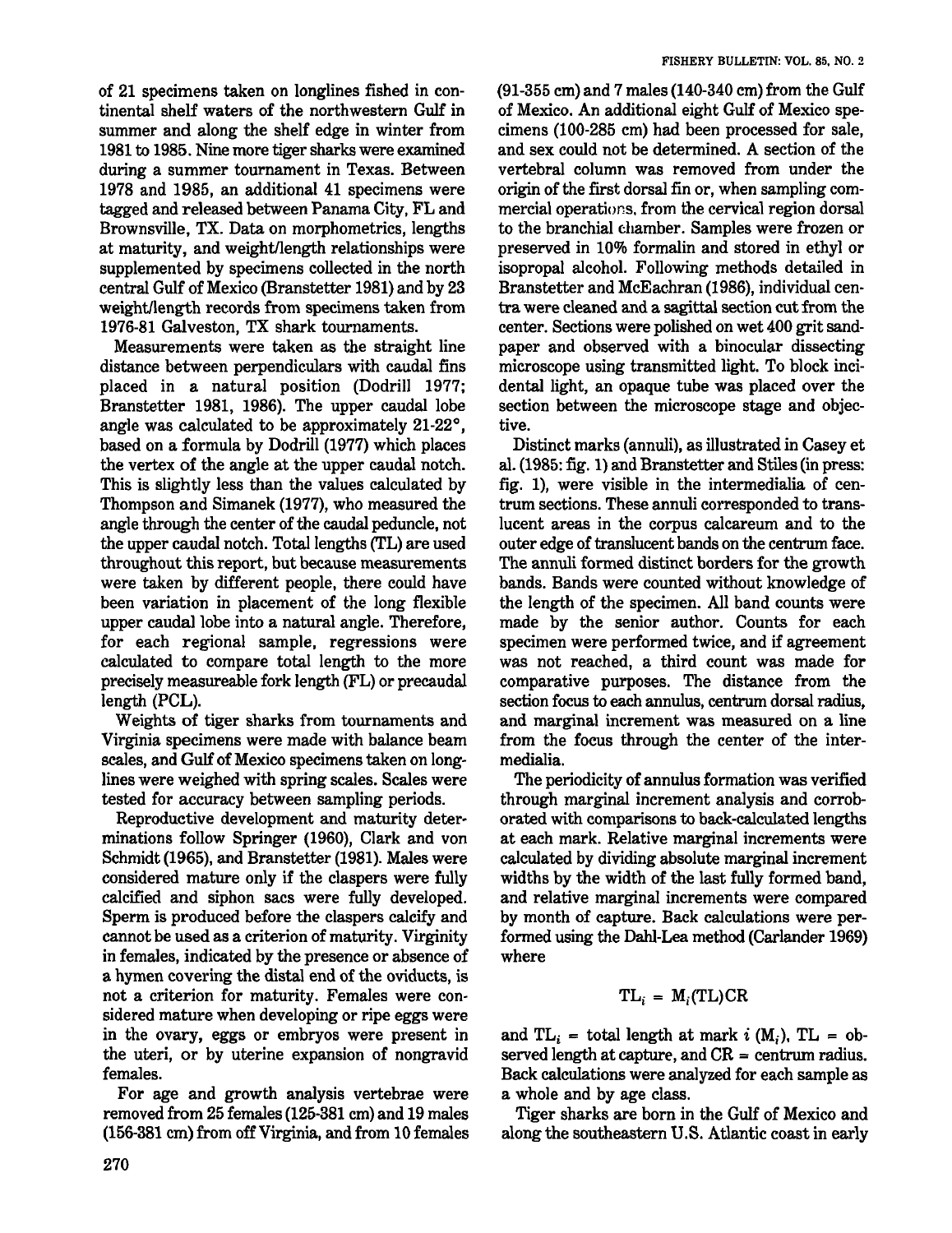BRANSTETTER ET AL.: AGE AND GROWTH OF TIGER SHARK

swnmer (Clark and von Schmidt 1965; Dodrill 1977; Branstetter 1981). Therefore, for simplicity, a 1 June birthday was used to estimate actual ages. For back calculations, ages were based on the age at the formation of winter annuli; therefore, for summer caught tiger sharks, there is a difference between the actual age and the age at annulus formation (i.e., a tiger shark taken in June that was aged at 6.0 years would be 5+ years of age in back calculations). To estimate growth rates, observed agellength data were applied to a computerized von Bertalanffy growth model (Fabens 1965). Males and females were taken in similar numbers, and both sexes for both samples are represented graphically; however, because of the small data base, sexes were combined for all mathematical analyses.

Apparent differences in mean lengths at age between the two samples were tested for significance using *t-tests* (Snedacor and Cochran 1980), and independent von Bertalanffy curves for the two regional samples were tested for differences following methods of Bernard (1981) using computer analysis (SAS Institute 1985).

#### RESULTS

A FL/TL plot of data from both samples (Fig. 1) can be used for general conversions of lengths reported in this paper. However, analyzed separately, the two regional samples had nonsignificantly different regression formulas for the relationships of FL or PCL to TL:

| Gulf |                                              |  |  |  |  |
|------|----------------------------------------------|--|--|--|--|
|      | $FL = 0.871(TL) - 13.5$ (n = 33, r = 0.998)  |  |  |  |  |
|      | $PCL = 0.788(TL) - 12.1$ (n = 34, r = 0.977) |  |  |  |  |

Atlantic

|  | $FL = 0.853(TL) - 10.1$ $(n = 66, r = 0.994)$ |  |  |  |
|--|-----------------------------------------------|--|--|--|
|  | PCL = $0.797(TL) - 14.2$ (n = 68, r = 0.992)  |  |  |  |

Combining data for both samples, the relationship of centrum radii (CR) to length (TL) (Fig. 2) could be described by linear regression:

$$
TL = 14.72 CR + 51.15 \quad (n = 64, r = 0.972)
$$

Although the regression did not pass through the origin, no correction factor, such as the Fraser-Lee method (Carlander 1969), was applied because this factor did not adequately describe the rapid embryonic growth (Casey et al. 1985; Branstetter 1986). For simplicity, this isometric relationship was used for back-calculating lengths at previous ages and did not produce Lee's phenomenon (Table 1). However, the relationship was slightly curvilinear and was more accurately described by separating the data into immature vs. mature specimens  $( $or$  > 310$ cm):

| Immature - TL = 17.7 CR + 20.18 |
|---------------------------------|
| $(n = 44, r = 0.972)$           |
| Mature - TL = 7.6 CR + 190.21   |
| $(n = 20, r = 0.796)$           |



FIGURE 1.-Relationship between fork length and total length for *Galeocerdo CUi!tieri* taken in the Gulf of Mexico and off the Virginia coast.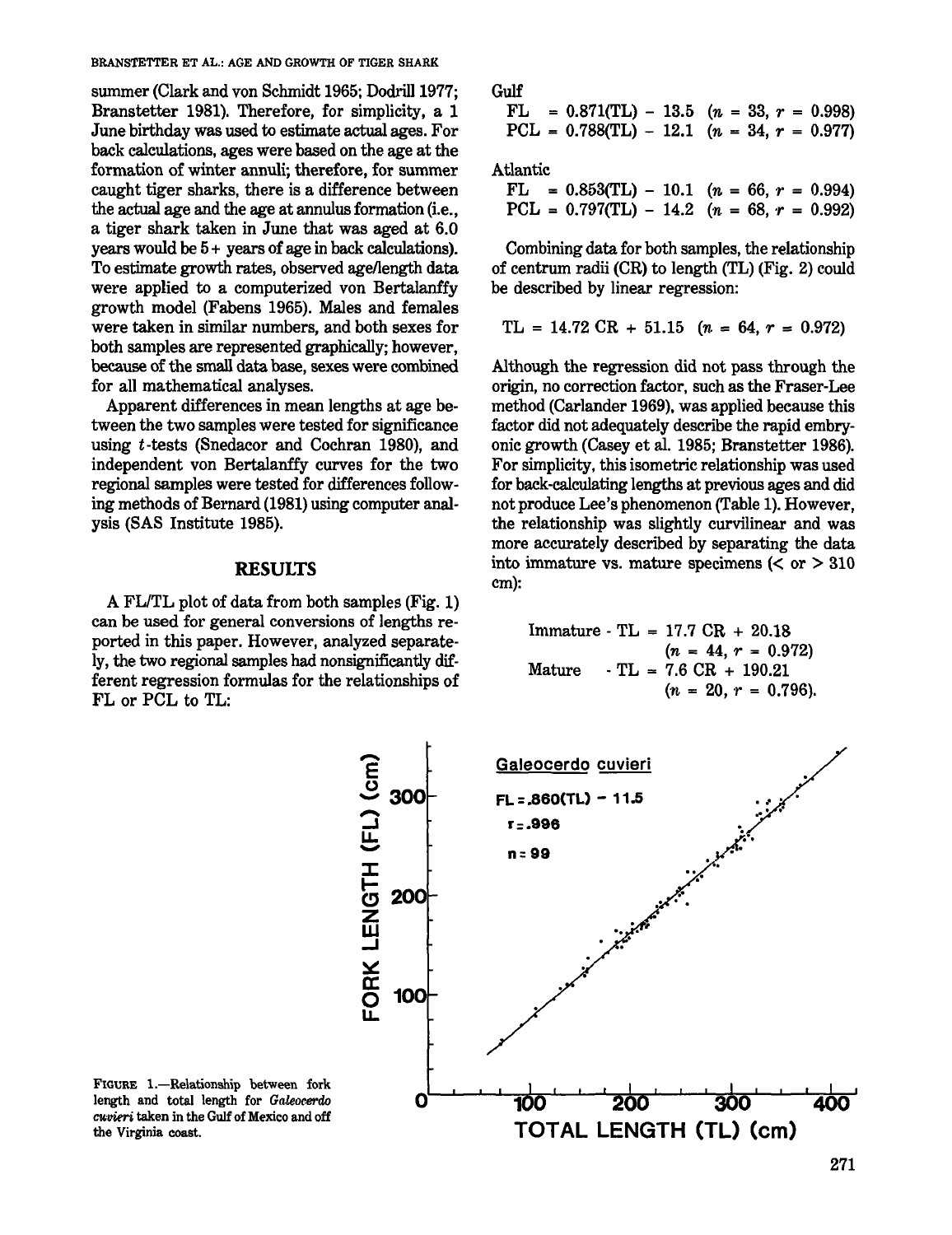

FIGURE 2.-Relationship of centrum dorsal radii to total length for Galeocerdo cuvieri taken in the Gulf of Mexico and off the Virginia coast. Centrum radii measurements are in ocular micrometer units (omu). 1 omu = 1.2 mm. See text for discussion of the different regressions.

Neonatal tiger sharks had only one annulus. Back calculations of length at the formation of this annulus indicated that it was formed at birth. Prebirth marks, which formed at placentation (Radtke and Cailliet 1984; Casey et aI. 1985; Branstetter 1987c; Branstetter and Stiles in press), were not found in this aplacentally developing species; a condition also noted for the aplacental *Alopias vulp'inus* (Cailliet et aI. 1986).

Marginal increment analysis on all but neonatal tiger sharks (Fig. 3) indicated that the annuli formed in late fall or early winter (October-December) became visible off the centrum edge by January and were farthest from the centrum edge in summer. This "winter" annulus was consistent throughout the size range of the sample (Beamish and McFarlane 1983). Therefore, the first band bordered by the birth mark and the first winter annulus represented approximately 6 months growth; remaining bands formed annually.

Annuli along the periphery of centra in large (old) tiger sharks were closely spaced, making countsfor these individuals more difficult. Annulus counts between the two readings were identical except for some of the larger individuals. In these cases, results of a third count matched one of the two previous counts, and this was the value accepted.



FIGURE S.-Marginal increment widths as a ratio of the width of the last fully formed band in vertebral centra of Galeocerdo cuvieri compared by month. Specimens from the two regional samples are combined.

The two regional samples of tiger sharks exhibited similar growth rates. By combining observed length at age data from both samples a single von Bertalanffy curve could be fitted by using Fabens (1965)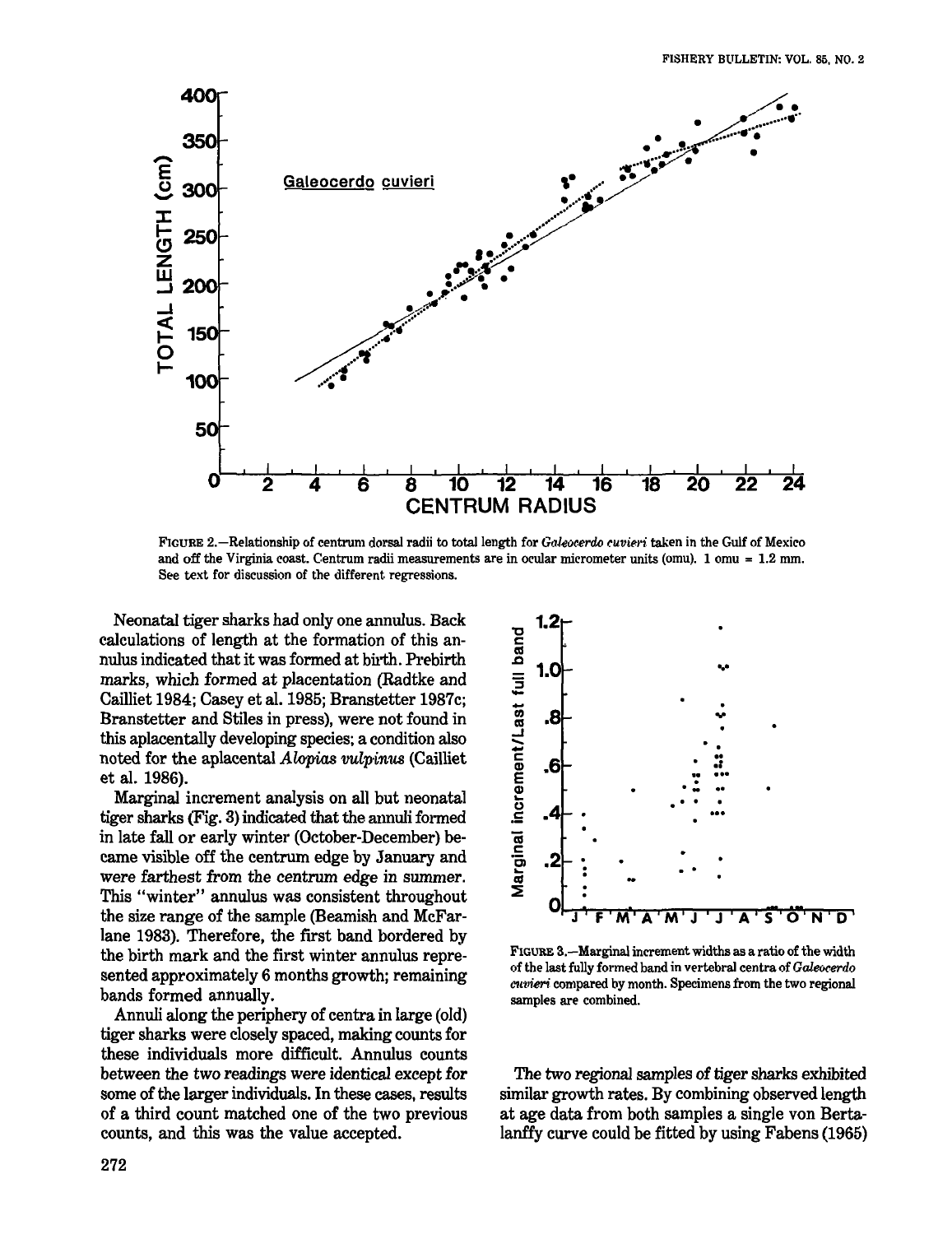TABLE 1.-Back calculations by age class for the Virginia and Gulf of Mexico samples of tiger sharks. Galeocerdo cuvieri. Ages are based on age at the formation of the winter mark. Lengths to nearest cm TL. Significantly different mean lengths at age between samples indicated by asterisks (\*\*  $P < 0.001$ ; \*  $P < 0.01$ ).

| Winter    |   |    |            |         |         |      |       |      | Age at the formation of the winter mark |       |             |      |         |        |                 |        |        |       |
|-----------|---|----|------------|---------|---------|------|-------|------|-----------------------------------------|-------|-------------|------|---------|--------|-----------------|--------|--------|-------|
| mark      | n | в  | $0+$       | $1+$    | $2+$    | $3+$ | $4+$  | $5+$ | $6+$                                    | $7 +$ | $8+$        | $9+$ | $10 +$  | $11 +$ | $12 +$          | $13+$  | $14 +$ | $15+$ |
| 0         | 0 |    |            |         |         |      |       |      |                                         |       |             |      |         |        |                 |        |        |       |
| 1         | 2 | 76 | 126        |         |         |      |       |      |                                         |       |             |      |         |        |                 |        |        |       |
| 2         | 2 | 74 | 130        | 156     |         |      |       |      |                                         |       |             |      |         |        |                 |        |        |       |
| 3         | 6 | 73 | 125        | 159     | 185     |      |       |      |                                         |       |             |      |         |        |                 |        |        |       |
| 4         | 9 | 73 | 122        | 161     | 189     | 209  |       |      |                                         |       |             |      |         |        |                 |        |        |       |
| 5<br>6    | 1 | 84 | 126        | 160     | 192     | 219  | 237   |      |                                         |       |             |      |         |        | <b>ATLANTIC</b> |        |        |       |
|           | 2 | 78 | 135        | 178     | 205     | 223  | 244   | 262  |                                         |       |             |      |         |        |                 |        |        |       |
| 7         | 2 | 75 | 120        | 151     | 186     | 218  | 243   | 259  | 274                                     |       |             |      |         |        |                 |        |        |       |
| 8         | 2 | 82 | 118        | 163     | 198     | 224  | 242   | 261  | 278                                     | 294   |             |      |         |        |                 |        |        |       |
| 9         | 1 | 73 | 122        | 148     | 165     | 196  | 224   | 249  | 271                                     | 290   | 309         |      |         |        |                 |        |        |       |
| 10        | 5 | 72 | 116        | 154     | 186     | 211  | 229   | 250  | 270                                     | 290   | 305         | 314  |         |        |                 |        |        |       |
| 11        | 6 | 72 | 121        | 159     | 184     | 211  | 239   | 262  | 280                                     | 300   | 316         | 326  | 336     |        |                 |        |        |       |
| 12        | 1 | 78 | 118        | 144     | 176     | 211  | 230   | 245  | 270                                     | 284   | 296         | 311  | 322     | 330    |                 |        |        |       |
| 13        | 1 | 73 | 128        | 183     | 219     | 238  | 256   | 284  | 302                                     | 317   | 326         | 335  | 348     | 356    | 366             |        |        |       |
| 14        | 1 | 62 | 107        | 153     | 187     | 207  | 253   | 270  | 281                                     | 299   | 314         | 324  | 337     | 345    | 351             | 362    |        |       |
| 15        | 2 | 77 | 123        | 158     | 189     | 214  | 236   | 261  | 287                                     | 301   | 313         | 325  | 334     | 346    | 355             | 364    | 372    |       |
| 16        | 1 | 72 | 111        | 150     | 180     | 198  | 214   | 244  | 260                                     | 274   | 285         | 304  | 318     | 331    | 346             | 359    | 364    | 378   |
| x         |   | 74 | 122        | $159**$ | 188     | 213  | 237** | 258  | 277                                     | 295*  | $310+$      | 321  | 334     | 342    | 355             | 362    | 369    | 378   |
| cm/yr     |   |    | (48)<br>37 | 29      | 25      | 24   | 21    | 19   | 18                                      | 15    | 11          |      | 13<br>8 | 13     |                 | 7<br>7 |        | 9     |
| cm/yr     |   |    | $(49)$ 51  | 35      | 29      | 24   | 18    | 18   | 17                                      | 16    | 13          |      | 9       |        |                 |        |        |       |
| $\bar{x}$ |   | 73 | 122        | 173     | $208**$ | 237  | 261   | 279" | 297                                     | 314"  | 330"        | 343  | 352     |        |                 |        |        |       |
| 0         | 1 | 77 |            |         |         |      |       |      |                                         |       |             |      |         |        |                 |        |        |       |
| 1         | 4 | 70 | 114        |         |         |      |       |      |                                         |       |             |      |         |        |                 |        |        |       |
| 2         | з | 74 | 129        | 169     |         |      |       |      |                                         |       |             |      |         |        |                 |        |        |       |
| 3         | 5 | 74 | 125        | 180     | 212     |      |       |      |                                         |       |             |      |         |        |                 |        |        |       |
| 4         | 2 | 80 | 124        | 170     | 214     | 241  |       |      |                                         |       | <b>GULF</b> |      |         |        |                 |        |        |       |
| 5         | 2 | 77 | 125        | 169     | 208     | 235  | 267   |      |                                         |       |             |      |         |        |                 |        |        |       |
| 6         | 1 | 68 | 115        | 166     | 198     | 227  | 256   | 281  |                                         |       |             |      |         |        |                 |        |        |       |
| 7         | 2 | 74 | 130        | 172     | 197     | 233  | 249   | 274  | 288                                     |       |             |      |         |        |                 |        |        |       |
| 8         | 1 | 61 | 105        | 179     | 202     | 229  | 250   | 275  | 300                                     | 307   |             |      |         |        |                 |        |        |       |
| 9         | 2 | 74 | 126        | 178     | 209     | 237  | 263   | 280  | 301                                     | 317   | 329         |      |         |        |                 |        |        |       |
| 10        | ი |    |            |         |         |      |       |      |                                         |       |             |      |         |        |                 |        |        |       |
| 11        | 1 | 68 | 113        | 166     | 215     | 254  | 283   | 290  | 306                                     | 316   | 333         | 343  | 352     |        |                 |        |        |       |

'Six months growth.

procedure (Fig. 4) to adequately describe the growth rate. However, young age classes in the Gulf of Mexico (hereafter referred as Gulf) sample were slightly larger at age than their Atlantic counterpart. Independent von Bertalanffy curves for each data set had different parameter estimates. Regressions of the curves, linearized by log transformation, were analyzed for covariance (SAS Institute 1985) and were significantly different  $(P < 0.0001)$ . Simultaneous nonlinear regression analysis of the two von Bertalanffy curves derived from back-calculated mean lengths at age produced parameter estimates with nonoveriapping simultaneous confidence intervals (Bernard 1981).

Back calculations by age class for each sample (Table 1) also showed the more rapid growth of the Gulf juveniles. Mean lengths at the formation of the winter annuli were significantly different  $(P < 0.01$ or  $P < 0.001$ ) for early age classes of the two samples. Neonates in both samples increased nearly 50 em in length the first 6 months, and the Age I Gulf tiger sharks continued to grow at 50 cm/year, but Atlantic Age I individuals grew <40 em/year. Gulf tiger sharks continued to grow approximately 4 em/year faster than the Atlantic population until the fourth year. Growth rates then became similar; Gulf tiger sharks were simply larger at age.

Observed and back-calculated lengths at age (Table 2) corresponded within each sample. Comparisons of observed and back-calculated iengths did not indicate the occurrence of Lee's phenomenon. Differences in observed and back-calculated lengths at age were attributable to the fact that most specimens in both samples were taken in summer; therefore, observed lengths at age were larger than backcalculated lengths at age based on the winter formed annuli.

The growth rate estimated from centra was validated with one tag-recapture. A female, tagged 3 November 1978, was estimated to be 230 em, and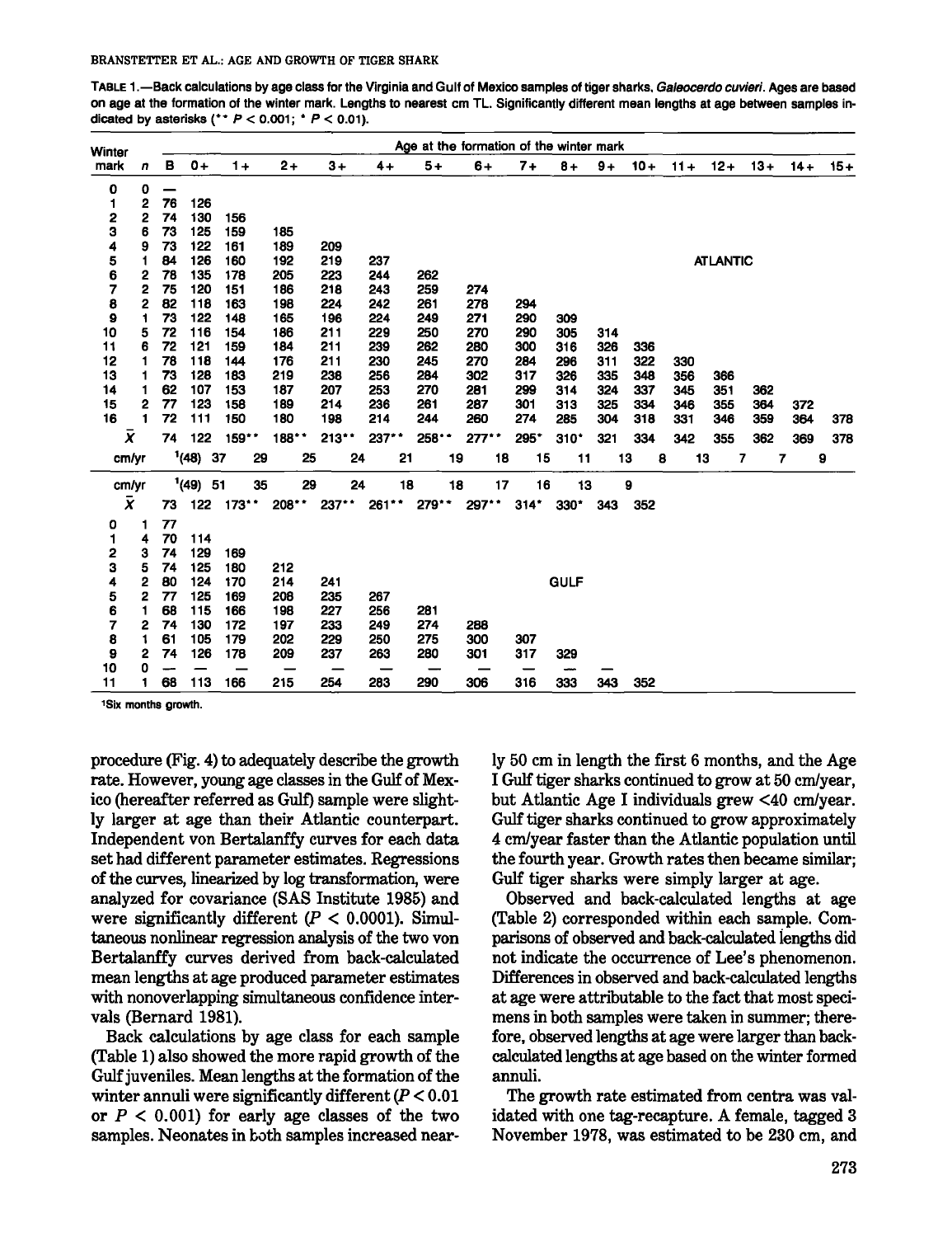

FIGURE 4.-Length at age for *Galeocerdo cuvieri* from the Gulf of Mexico and the Atlantic coast of Virginia. Individuals are plotted by their estimated actual ages (time elapsed since formation of the last winter mark). Birthdays set at 1 June.

at recapture, 7 April 1984, was estimated to be 320 cm from the weight/length relationship. The tiger shark grew 90 cm in 5.4 years. By using the agel length relationship estimated by the growth curve (Fig. 4), the shark would have been 3.4 years of age when tagged and 8.8 years of age at recapture.

Even with the relatively rapid growth rate exhibited by this species, a length-frequency analysis for both samples (Fig. 5) did not distinguish age classes. The size distribution did indicate that young juvenile tiger sharks occur only rarely in the Virginia region.

Males matured at approximately 310 cm, females at 315-320 em, and the differences in growth rates between the two samples meant that they reached maturity at different ages. For the Gulf of Mexico, the smallest mature males (310, 311 cm) were 8.0 and 7.8 years old. The largest male aged (340 cm) was only 8.8 years old. Back calculations indicated that this individual grew relatively rapidly compared with smaller individuals in the sample, and the only larger male collected (363 em) was not aged. The smallest mature female (325 em) was 8.8 years old, the largest (355 cm) was 11.2 years old. For the Atlantic sample, two immature males (310, 311 em) were not aged, but a 312 em mature male was 10.1 years old. The largest male (381 cm) was 15.1 years old. The largest immature female (307 em) was 8.1 years of age, the smallest mature females (318, 319 em) were 9.0 and 11.1 years of age, and the largest female (381 em) was 16.1 years old.

The rapid linear growth early in life did not correspond to a great increase in the weight of the individuals (Fig. 6). Growth from the third through the seventh winter decreased from 30 to 20 em/year, and weights increased during this period. As the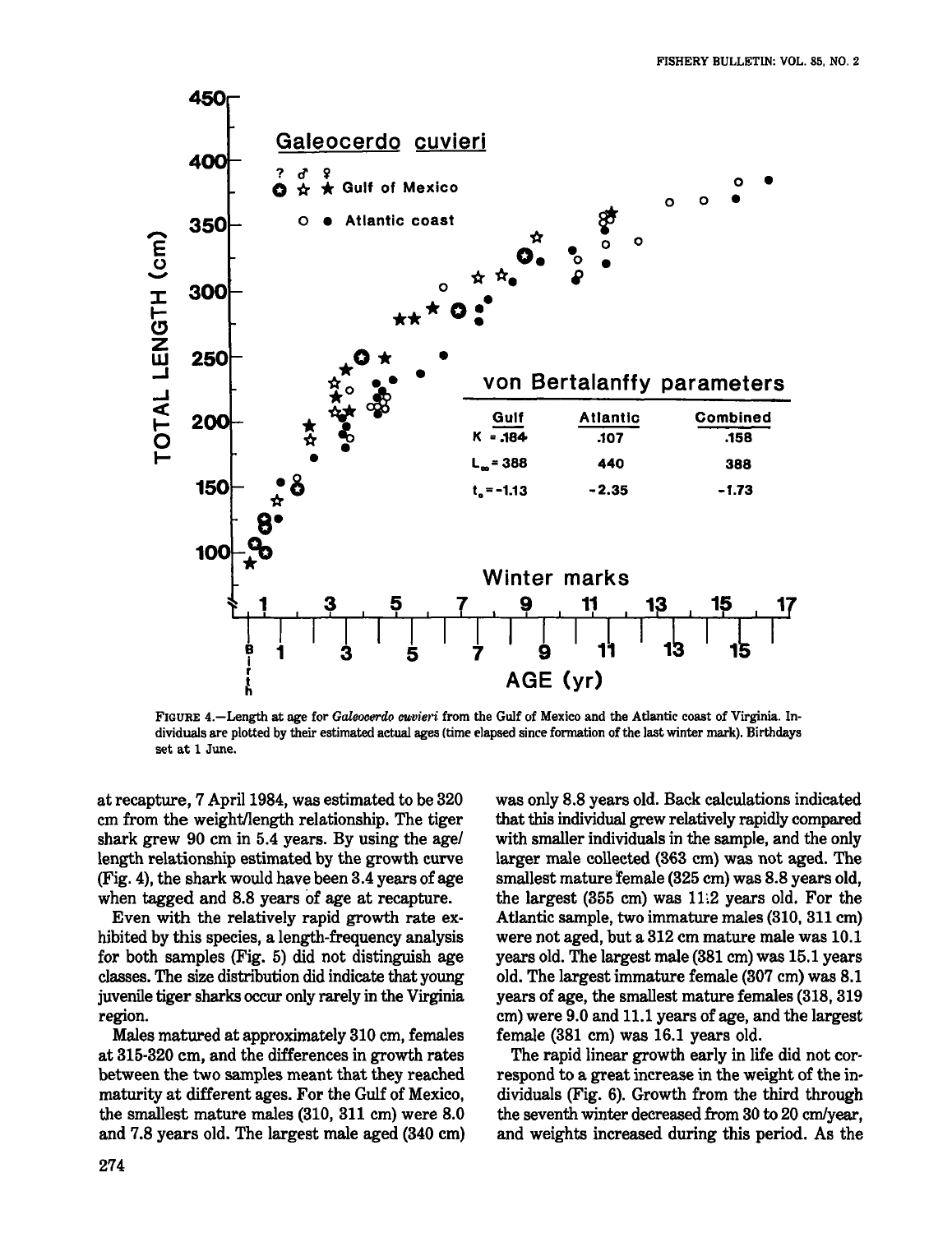#### BRANSTETTER ET AL.: AGE AND GROWTH OF TIGER SHARK

TABLE 2.-Comparison of length at age for observed and back-calculated data for Atlantic and Gulf populations of the tiger shark, Galeocerdo cuvieri. Lengths are to the nearest cm TL. Values indicate low-mean-high  $(n)$  for each age class.

| Winter mark:     | 0                |      |                  | H                | Ħ                | IV               | v                |
|------------------|------------------|------|------------------|------------------|------------------|------------------|------------------|
| Age:             | 0                |      | $0+$             | 1+               | $2+$             | $3+$             | $4+$             |
| Gulf             |                  |      |                  |                  |                  |                  |                  |
| observed         | 91-99-106        | (2)  | 100-121-140 (4)  | 150-179-199 (3)  | 205-220-240 (5)  | 248-249-250 (2)  | 278-279-279 (2)  |
| back calculation | 50-73-85         | (25) | 96-122-137 (23)  | 149-173-184 (19) | 192-208-228 (16) | 225-237-254 (11) | 239-261-283 (9)  |
| Atlantic         |                  |      |                  |                  |                  |                  |                  |
| observed         | <b>NA (0)</b>    |      | 125-140-155 (2)  | 156-165-173 (2)  | 180-192-225 (6)  | 205-216-229 (9)  | 237(1)           |
| back calculation | 60-74-84         | (44) | 101-122-149 (44) | 138-159-188 (42) | 161-188-220 (40) | 183-213-238 (34) | 202-237-256 (25) |
| Winter mark:     | VI               |      | VII              | VIII             | IX               | x                | XI               |
| Age:             | 5+               |      | 6+               | $7+$             | $8+$             | $9+$             | $10 +$           |
| Gulf             |                  |      |                  |                  |                  |                  |                  |
| observed         | 288 (1)          |      | 285-298-310 (2)  | 311(1)           | 325-333-340 (2)  | <b>NA (0)</b>    | 355(1)           |
| back calculation | 272-279-290 (7)  |      | 283-297-306 (6)  | 307-314-318 (4)  | 325-330-333 (3)  | 343 (1)          | 352(1)           |
| <b>Atlantic</b>  |                  |      |                  |                  |                  |                  |                  |
| observed         | 250-276-302 (2)  |      | 278-282-286 (2)  | 292-300-307 (2)  | 318(1)           | 307-322-335 (5)  | 319-341-354 (6)  |
| back calculation | 221-258-284 (24) |      | 245-277-302 (22) | 270-295-317 (20) | 292-310-327 (18) | 304-321-341 (17) | 315-334-349 (12) |
| Winter mark:     | XII              |      | XIII             | XIV              | x٧               | <b>XVI</b>       |                  |
| Age:             | $11 +$           |      | $12 +$           | $13+$            | $14 +$           | $15+$            |                  |
| Atlantic         |                  |      |                  |                  |                  |                  |                  |
| observed         | 338(1)           |      | 368(1)           | 368 (1)          | 370-376-381 (2)  | 381 (1)          |                  |
| back calculation | 340-343-356 (6)  |      | 346-355-366 (5)  | 359-362-369 (4)  | 364-369-378 (3)  | 378 (1)          |                  |



FIGURE 5.-Length frequency of Galeocerdo cuvieri collected off Virginia and in the Gulf of Mexico. Specimens are grouped into 10 cm size classes.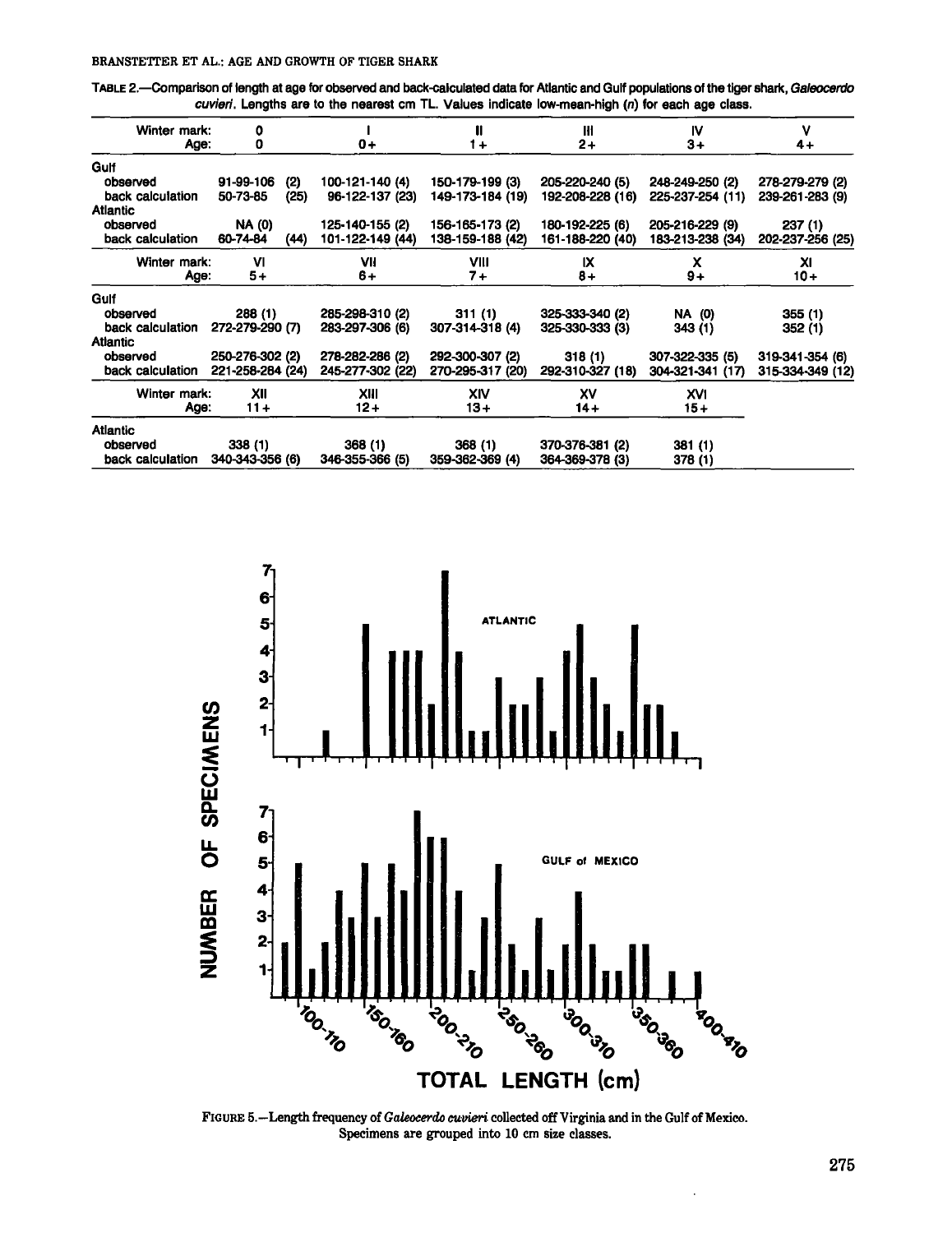

FIGURE 6.-Weight/length relationship for Atlantic and Gulf of Mexico Galeocerdo cuvieri, sexes combined.

animals matured at 310-320 em, linear growth slowed from 15 cm/year to <10 cm/year, and weights increased dramatically.

#### **DISCUSSION**

An isometric relationship between centrum growth and length has been noted for many shark genera (Cailliet et al. 1983; Gruber and Stout 1983; Branstetter and McEachran 1986). The slight curvilinear relationship between centrum growth and length noted for *Galeocerdo curieri* suggested there were two distinct growth stanzas. A similar relationship was also noted for *Isurus oxyrinckus* (Pratt and Casey 1983). The point of inflection in the curve is generally at the length corresponding to the onset of maturity, a decreased linear growth rate and an increased weight gain rate. Apparently, centrum growth is correlated to the structural support necessary for length increases, but an increasing rate of weight gain does not require additional strengthening of the vertebral column.

Marginal increment analysis of annulus periodicity demonstrated that one growth band, consisting of

one calcified opaque zone and one less calcified translucent zone, formed annually. A similar periodicity for growth bands or annuli has been verified for several shark genera (Gruber and Stout 1983; Cailliet et al. 1986; Branstetter and McEachran 1986) and validated using tetracycline injected *Negaprion brevirostris* (Gruber and Stout 1983), *TriaJ.-is semifasciatus* (Smith 1984), *Rkizoprionodon terraenovae,* and *Carckarkinus plumbeus* (Branstetter 1987a). In contrast, Parker and Stott(1965) and Pratt and Casey (1983) provided evidence that lamnoids produce two band pairs per year, and Natanson (1984) could find no regular periodicity in centrum bands of *Squatina californica.*

Our estimates indicated the tiger shark doubles in length the first year of life. This is supported by growth of a full-term embryo (69 em) placed in an aquarium by Clark and von Schmidt (1965) on 21 May, where it survived 12 weeks growing to 89 em.

Rapid linear growth for juvenile tiger sharks may be necessary for adequate cohort survival. With a 13-16 mo gestation period (Clark and von Schmidt 1965) and a mating season which occurs before fullterm females have pupped, the female reproductive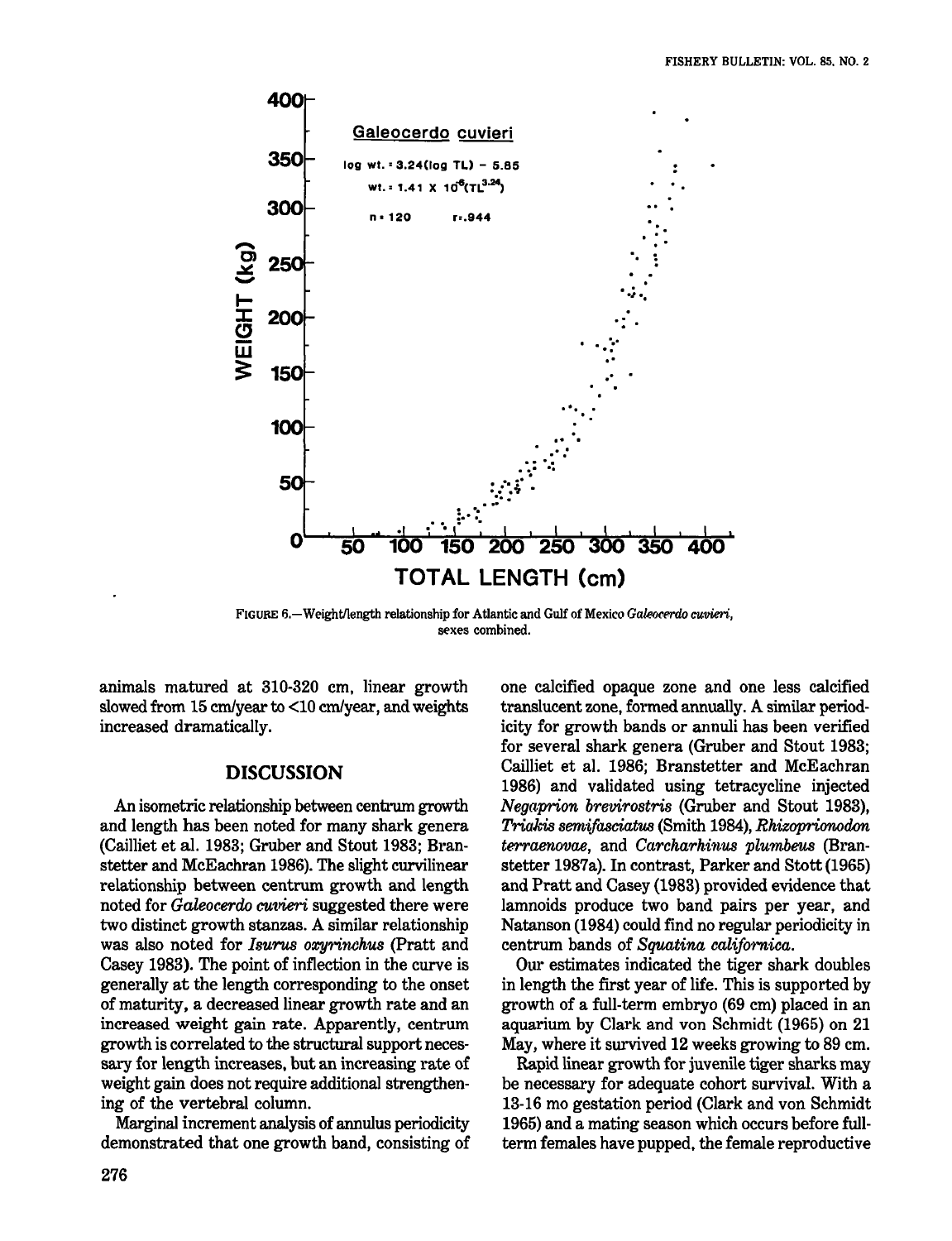#### BRANSTETTER ET AL.: AGE AND GROWTH OF TIGER SHARK

cycle is at least 2 years. Considering the litter size (40-70 pups) (Kauffman 1950; Bass et al. 1975; Branstetter 1981), natural mortality must be high for young age classes. Pups are born in coastal waters at a relatively large size  $(270 \text{ cm})$  which reduces some predation, but the elongate, flexible body produces an inefficient anguilliform swimming motion. Additionally, early in life, the caudal fin is extremely flexible and has a low thrust angle (Thompson and Simanek 1977). The combination of these characteristics precludes rapid swimming speeds, thus making the pups vulnerable to predation by the abundant coastal sharks including their own species. Not only does rapid linear growth make them larger than most potential predators, it may help decrease predation by increasing swimming efficiency and speed through increased body rigidity (producing a more carangiform motion) and increased caudal fin thrust angle.

Linear growth continues at >20 cm/year until the tiger sharks are near maturity. Such rapid growth is similar to that noted for several lamnoids (Parker and Stott 1965; Gruber and Compagno 1981; Pratt and Casey 1983; Cailliet et al. 1985), but contrasts sharply to the slow growth rates estimated for several carcharhinids and sphyrnids (Thorson and Lacy 1982; Gruber and Stout 1983; Schwartz 1983a). Even the more rapidly growing carcharhinids do not have such large relative increases in length (Parsons 1985; Branstetter and McEachran 1986).

The mean lengths at age between the Gulf of Mexico and Atlantic tiger sharks were significantly different, and probably represent ecophenotypic differences between the two regions. However, the two regional groups are not isolated. Our one tagrecapture was tagged off Mobile Bay, AL and recaptured in the Florida Straits off Havana, Cuba, and there are similar tag returns of tiger sharks that moved between the Gulf of Mexico and the Atlantic (J. Casey pers. commun. 4). However, long migrations between the two regions may be restricted to larger individuals with juveniles remaining in their respective regions.

If juvenile tiger sharks do remain in their respective regions early in life, growth rate differences between the two regions may be caused by differences in early life histories. In the Gulf of Mexico, the pups apparently only migrate short distances inshore-offshore seasonally. In the Atlantic, the pups

are born south of Cape Hatteras, probably in the Florida region (Dodrill 1977). These neonates may not migrate north during their first year, as small individuals, <150 cm, are rare in the Virginia region (Fig. 5). During this time, the growth rates for both groups are similar. The extensive northern migration for  $1+$  year old Atlantic juveniles, 150-200 cm, may be energetically costly, hindering growth. Therefore, the Gulf young that do not migrate great distances are able to attain greater lengths during this time period. The increased swimming efficiency attained with lengths >250 cm could possibly explain why growth rates become similar.

For juveniles of both regions, the energy requirements for the inefficient swimming motion and rapid linear growth apparently restrict any great increase in weight (Fig. 6). Only after the tiger sharks reach lengths  $>200$  cm  $(3 + \text{ years of age})$  does weight increase substantially, and correspondingly linear growth begins declining. After reaching maturity (310-320 cm) linear growth is <10 cm/year while weight growth is substantial, corresponding to the change in centrum radius/length relationship (Fig. 3).

The von Bertalanffy parameter estimates for the two collections closely bracket known life history characteristics. With sexes combined, the  $L_{\infty}$  for the Gulf of Mexico collection and for both samples combined (388 cm) is smaller than many reported large individuals, but is a reasonable compromise between the maximum reported lengths for males and females: 419 cm individual (McCormick et al. 1964); 370 cm male, 410 em female (Bass et al. 1975); 410 cm female (Branstetter 1981); and a 381 cm male and female from this study. However, the tiger shark is thought to attain lengths in excess of 450 cm (Bigelow and Schroeder 1948; Castro 1983), more in agreement with the  $L_{\infty}$  for the Atlantic sample (440 cm). The  $t_0$  value for the Gulf sample  $(-1.13 \text{ years})$  is accurate, but the 13-16 mo gestation period is overestimated for the Atlantic sample  $(-2.35 \text{ years})$ . The  $t_0$  value for many shark species overestimates the gestation period (Casey et al. 1985; Branstetter 1986). The  $K$  values for each analysis reflect the rapid growth rate of this species and are similar to some of the more rapidly growing *Carcharhimus* species such as *C. limbatus*, *C. brevipinna* (Branstetter 1987c), C. *falciformis* (Branstetter 1987b), and C. *acronotus* (Schwartz 1983b).

At the estimated growth rate for the largest individuals (5-10 cm/year), exceptionally large specimens, 400-450 cm, would be 20-25 years of age. The

<sup>&#</sup>x27;J. Casey, Northeast Fisheries Center Narragansett Laboratory, National Marine Fisheries Service, NOAA, South Ferry Road, Narragansett. RI 02882, pers. commun. June 1986.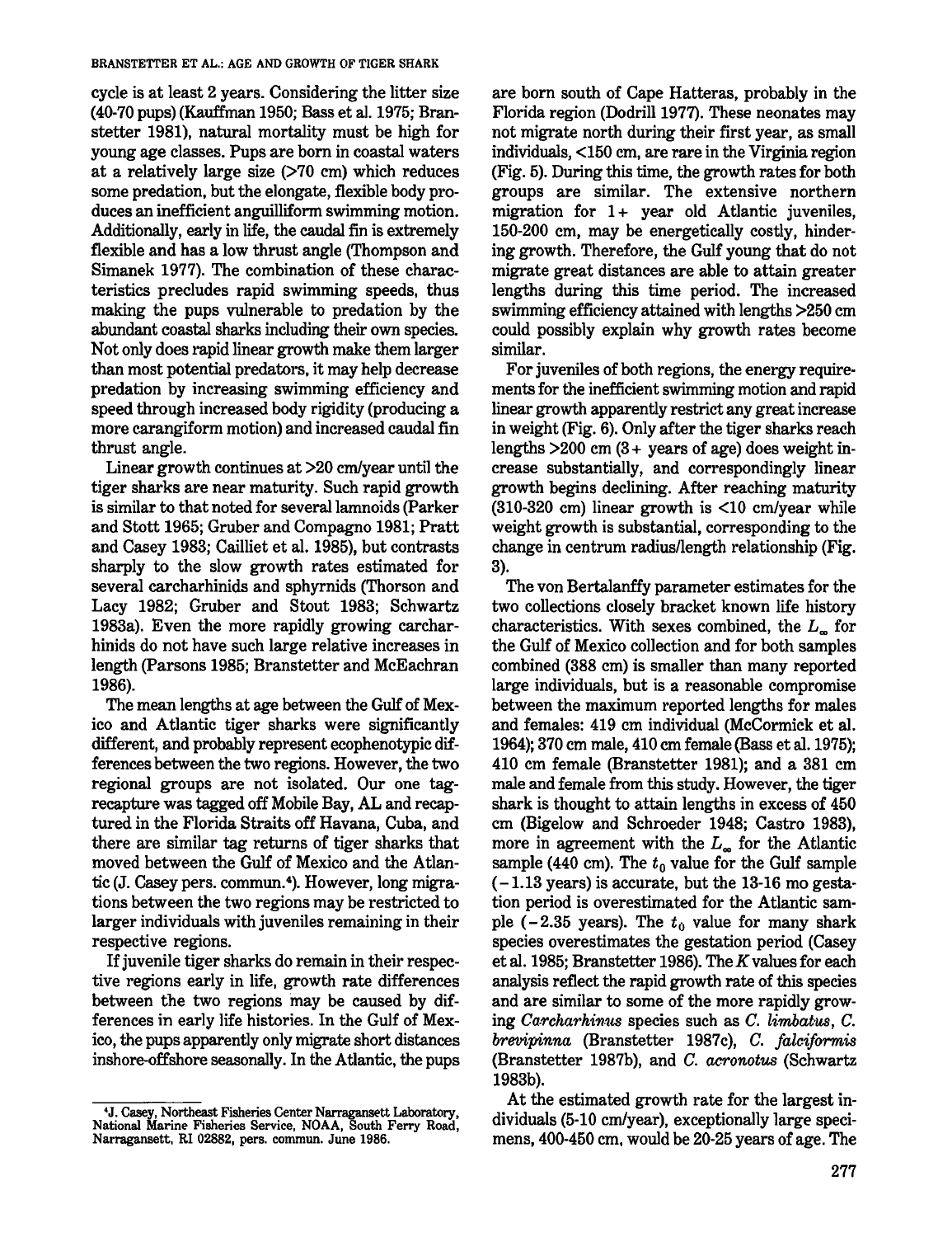von BertaIanffy curve using observed lengths at age produced an estimated age at  $L<sub>m</sub>$  for the Gulf sample of 28 years, and 37 years for the Atlantic sample. This would mean that the species matures at 30-50% of its maximum age, and with a reproductive cycle of greater than 2 years, a female would reproduce less than 10 times. On the other hand, von Bertalanffy curves derived using backcalculated lengths at age for both samples produced estimated ages at  $L_{\infty}$  of 45-50 years. Exceptionally high ages at  $L<sub>m</sub>$  may be due to the exponential function of the model, or it is also possible that as tiger sharks attain sizes near their maximum weight or length, centrum growth and band formation do not accurately represent age. Because no exceptionally large individuals were aged, we are unable to determine which is the case. Even so, the data indicate that the tiger shark is long-lived with a relatively low fecundity. and natural mortality for the young may be high. As with many other elasmobranchs, this combination of K-selected characteristics may result in an overexploitation of this species under increased recreational and commercial fishing pressure (Musick and Colvocoresses 1986).

#### **ACKNOWLEDGMENTS**

Appreciation is extended to commercial longline vessel owners and captains (Hollis Forrester, Bill Templeton, Lacy Smith, Arnold Davila, Olin Welborn, Buddy and Tinker Lindley, Joe Gayman, Henry Jones, and Floyd Condit), Mark's Sharks, Inc" the Biggs Pensacola Shark Rodeo. the Dauphin Island Deep Sea Rodeo, the Galveston Monster Fishermen Club Shark Tournament, and the Virginia Beach Sharkers for allowing access to and examination of numerous tiger sharks. We thank Marine Advisory Service personnel Gary Graham and Tony Reisinger for their help during the course of this study. Debbie Branstetter provided continuous laboratory and field assistance in the Gulf of Mexico study, and John Gourley and Marta Nammack provided invaluable aid in the Virginia program. The senior author wishes to acknowledge the support and encouragement provided by John D. McEachran.

Different portions of this study were supported by the Gulf and South Atlantic Fishery Development Foundation, Inc., the Texas A&M Sea Grant College Program, the Virginia Sea Grant Program, the Graduate College and Association of Former Students of Texas A&M University, and the State of Texas.

#### **LITERATURE CITED**

BASS, A. J., J. D. D'AUBREY, AND N. KISTNASAMY.

- 1975. Sharks of the east coast of southern Africa. III. The families Carcharhinidae (excluding *Carcharhinus* and *Muste-Ius)* and Sphyrnidae. Oceanogr. Res. Int. (Durban) Invest. Rep. 38, 100 p.
- BEAMISH, R. J., AND G. A. McFARLANE.
	- 1983. The forgotton requirements for age validation in fisheries biology. Trans. Am. Fish. Soc. 112:735-743.
- BERNARD, D. R.
	- 1981. Multivariate analysis as a means of comparing growth in fish. Can. J. Fish. Aquat. Sci. 38:233-236.
- BIGELOW, H. B., AND W. C. SCHROEDER.
	- 1948. Sharks. *In* Fishes of the Western North Atlantic. Part I, No. I, p. 59-546. Mem. Sears Found. Mar. Res., Yale University.

BRANSTETTER, S.

- 1981. Biological notes on the sharks of the north central Gulf of Mexico. Contrib. Mar. Sci. 24:213-34.
- 1986. Biological parameters of the sharks of the northwestern Gulf of Mexico in relation to their potential as a commercial fishery resource. Unpubl. Ph.D. Thesis, Texas A&M University, 138 p.
- 1987a. Age and growth validation of new born sharks held in laboratory aquaria, with comments on the life history of the Atlantic sharpnose shark, *Rhizoprionodon terraenovae*. Copeia 1987:293-300.
- 1987b. Age, growth and reproductive biology of the silky shark, *Carcharhinus folciformis*, and the scalloped hammerhead. Sphyrna lewini, from the northwestern Gulf of Mexico. Environ. BioI. Fishes 19:161-174.
- 1987c. Age and growth estimates for blacktip. *Carekarkinus limbatus*, and spinner, *C. brevipinna*, sharks from the northwestern Gulf of Mexico. Copeia 1987.
- BRANSTETTER, S., AND J. D. MCEACHRAN.
	- 1986. Age and growth of four carcharhinid sharks common to the Gulf of Mexico: a summary paper. *In* T. Uyeno, R. Arai, T. Taniuchi, and K. Matsuura (editors), Indo-Pacific Fish Biology: Proceedings of the Second International Conference on Indo-Pacific Fishes, p. 361-371. Ichthol. Soc. Jpn.. Tokyo.
- BRANSTETTER, S., AND R. STILES.

In press. Age and growth estimates for the bull shark. *Carch.arkinus leueas,* in the northern Gulf of Mexico. Environ. Bioi. Fishes.

- CAILLIET, G. M., L. K. MARTIN, J. T. HARVEY, D. KUSHER, AND B. A. WELDEN.
- 1983. Preliminary studies on the age and growth of the blue, *Prionace glauca,* common thresher, *Alopias vulpinus*, and shortfin mako. *Isurus ozyrinchus,* sharks from California waters. *In* E. D. Prince and L. M. Pulos (editors), Proceedings of the International Workshop on Age Determination of Oceanic Pelagic Fishes: Tunas. Billfishes, and Sharks, p.179-188. U.S. Dep. Commer. NOAA Tech. Rep. NMFS 8.
- CAILLIET, G. M., L. J. NATANSON, B. A. WELDEN, AND D. EBERT. 1985. Preliminary studies on the age and growth of the white shark, *Carcharodon carcharias*, using vertebral bands. South. Calif. Acad. Sci. Mems. 9:49-60.
- CAILLIET, G. M., R. L. RADTKE, AND B. A. WELDEN.
- 1986. Elasmobranch age determination and verification: a review. *In* T. Uyeno, R. Arai, T. Taniuchi, and K. Matsuura (editors), Indo-Pacific Fish Biology: Proceedings of the Second International Conference on Indo-Pacific Fishes, p. 345-360. IchthoI. Soc. Jpn., Tokyo.